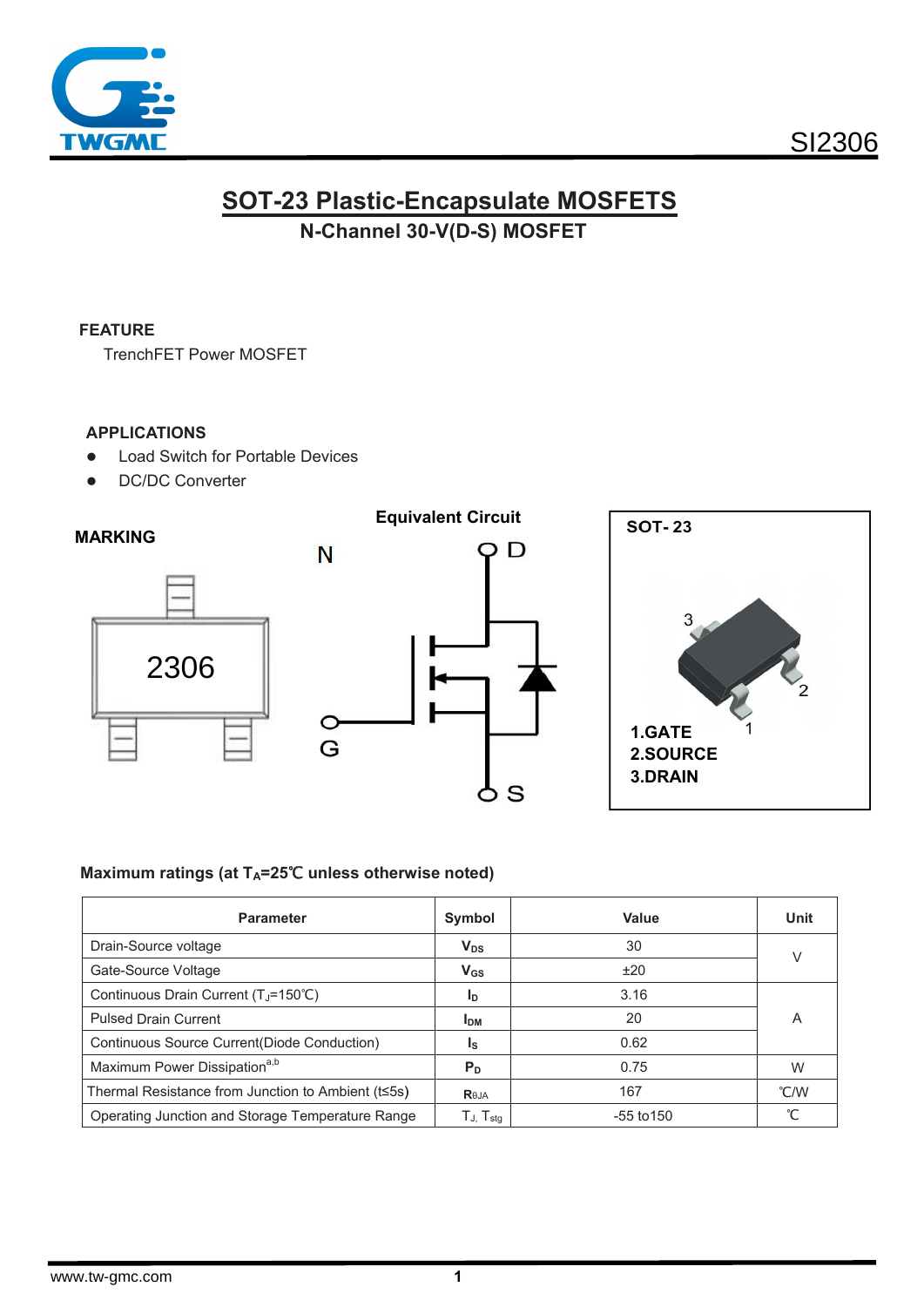

## Electrical characteristics ( $T_a=25^{\circ}C$  unless otherwise noted)

| <b>Parameter</b>                        | Symbol              | <b>Test Condition</b>                                                               | <b>Min</b> | <b>Typ</b>     | <b>Max</b>     | <b>Unit</b> |  |  |  |
|-----------------------------------------|---------------------|-------------------------------------------------------------------------------------|------------|----------------|----------------|-------------|--|--|--|
| <b>Static</b>                           |                     |                                                                                     |            |                |                |             |  |  |  |
| Drain-Source Breakdown Voltage          | $V_{(BR)DS}$        | $V$ GS = 0V, Ip = 250 $\mu$ A                                                       | 30         |                |                | $\vee$      |  |  |  |
| Gate-Threshold Voltage                  | $V$ GS(th)          | $V_{DS} = V_{GS}$ , ID = 250µA                                                      | 1.0        |                | 3.0            |             |  |  |  |
| Gate-Body Leakage                       | $_{\text{loss}}$    | $V_{DS} = 0V$ , $V_{GS} = \pm 20V$                                                  |            |                | ±100           | nA          |  |  |  |
| Zero Gate Voltage Drain Current         | $I_{DSS}$           | $V_{DS} = 30V$ , $V_{GS} = 0V$                                                      |            |                | 0.5            | μA          |  |  |  |
| Drain-Source On-Resistance <sup>a</sup> | R <sub>DS(on)</sub> | $V$ GS = 10V, lp = 3.5A                                                             |            | 0.038          | 0.047          | Ω           |  |  |  |
|                                         |                     | $V$ GS = 4.5V, ID = 2.8A                                                            |            | 0.052          | 0.065          |             |  |  |  |
| Forward Transconductance <sup>a</sup>   | <b>gfs</b>          | $V_{DS} = 4.5V$ , lp = 2.5A                                                         |            | 7.0            |                | S           |  |  |  |
| Diode Forward Voltage                   | $V_{SD}$            | $IS=1.25A, VGS=0V$                                                                  |            | 0.8            | 1.2            | $\vee$      |  |  |  |
| <b>Dynamic</b>                          |                     |                                                                                     |            |                |                |             |  |  |  |
| Gate Charge                             | $Q_q$               | $V_{DS} = 15V$ , $V_{GS} = 5V$ , $I_D = 2.5A$                                       |            | 3.0            | $\overline{4}$ | nC          |  |  |  |
| <b>Total Gate Charge</b>                | $Q_{gt}$            |                                                                                     |            | 6              | 9              |             |  |  |  |
| Gate-Source Charge                      | $Q_{gs}$            | $V_{DS} = 15V$ , $V_{GS} = 10V$ , $I_D = 2.5A$                                      |            | 1.6            |                |             |  |  |  |
| Gate-Drain Charge                       | $Q_{\text{ad}}$     |                                                                                     |            | 0.6            |                |             |  |  |  |
| <b>Gate Resistance</b>                  | $R_{q}$             | $f = 1.0$ MHz                                                                       | 2.5        | 5              | 7.5            | Ω           |  |  |  |
| Input Capacitance                       | $C_{iss}$           |                                                                                     |            | 305            |                | pF          |  |  |  |
| <b>Output Capacitance</b>               | $C_{\text{oss}}$    | $V_{DS}$ =15V, VGs =0V, f =1MHz                                                     |            | 65             |                |             |  |  |  |
| Reverse Transfer Capacitance            | $C_{\text{rss}}$    |                                                                                     |            | 29             |                |             |  |  |  |
| Switching                               |                     |                                                                                     |            |                |                |             |  |  |  |
| Turn-On Delay Time                      | $t_{d(on)}$         |                                                                                     |            | $\overline{7}$ | 11             | ns          |  |  |  |
| <b>Rise Time</b>                        | $t_{r}$             | $V_{DD} = 15V$ ,                                                                    |            | 12             | 18             |             |  |  |  |
| Turn-Off Delay Time                     | $t_{d(off)}$        | $R_L = 15\Omega$ , l <sub>D</sub> $\approx 1A$ ,<br>$V_{GEN} = 10V$ , Rg=6 $\Omega$ |            | 14             | 25             |             |  |  |  |
| Fall Time                               | tf                  |                                                                                     |            | 6              | 10             |             |  |  |  |

Notes:

a.Pulse Test : Pulse Width≤300µs, duty cycle ≤2%.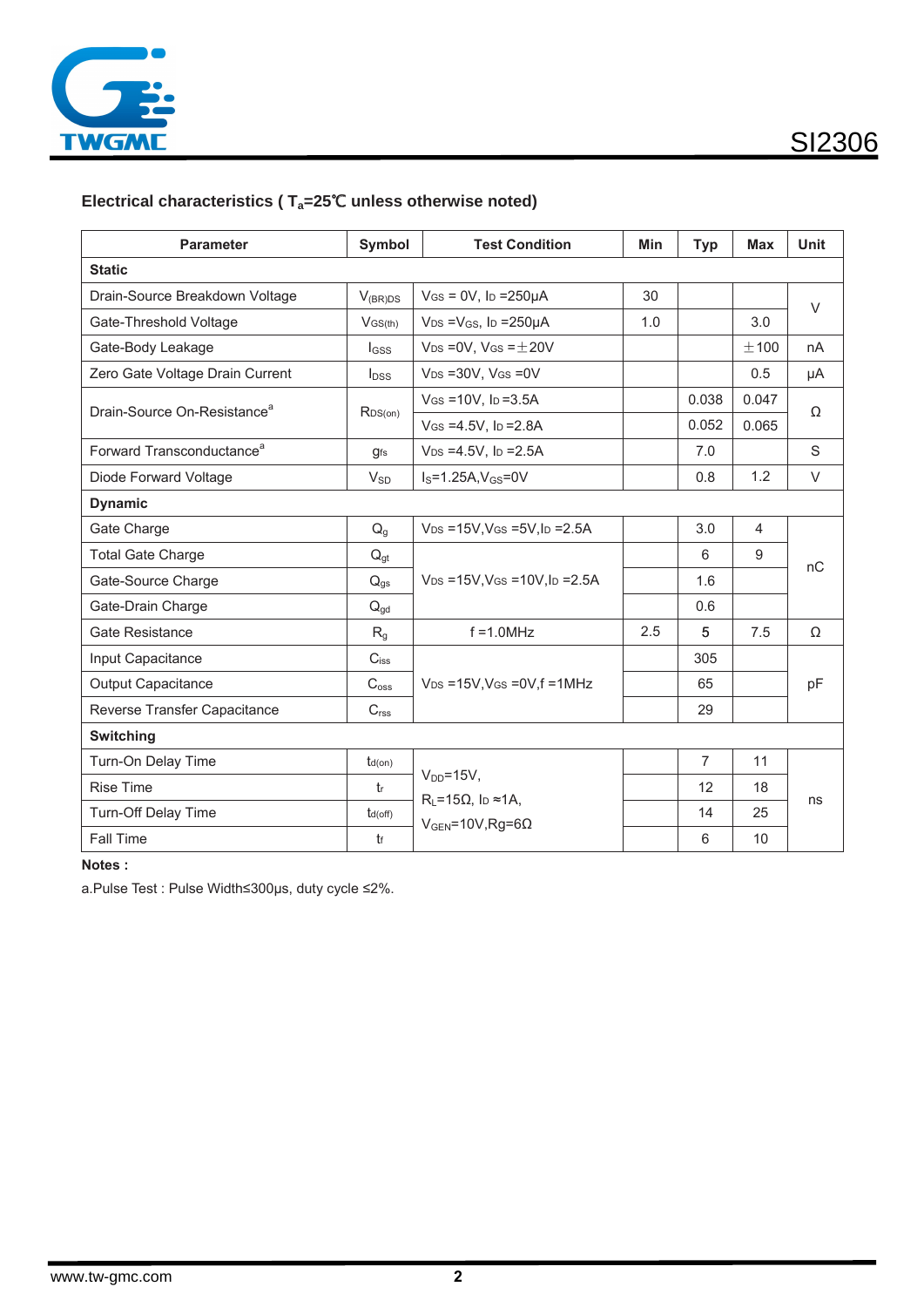

## **Typical Characteristics**